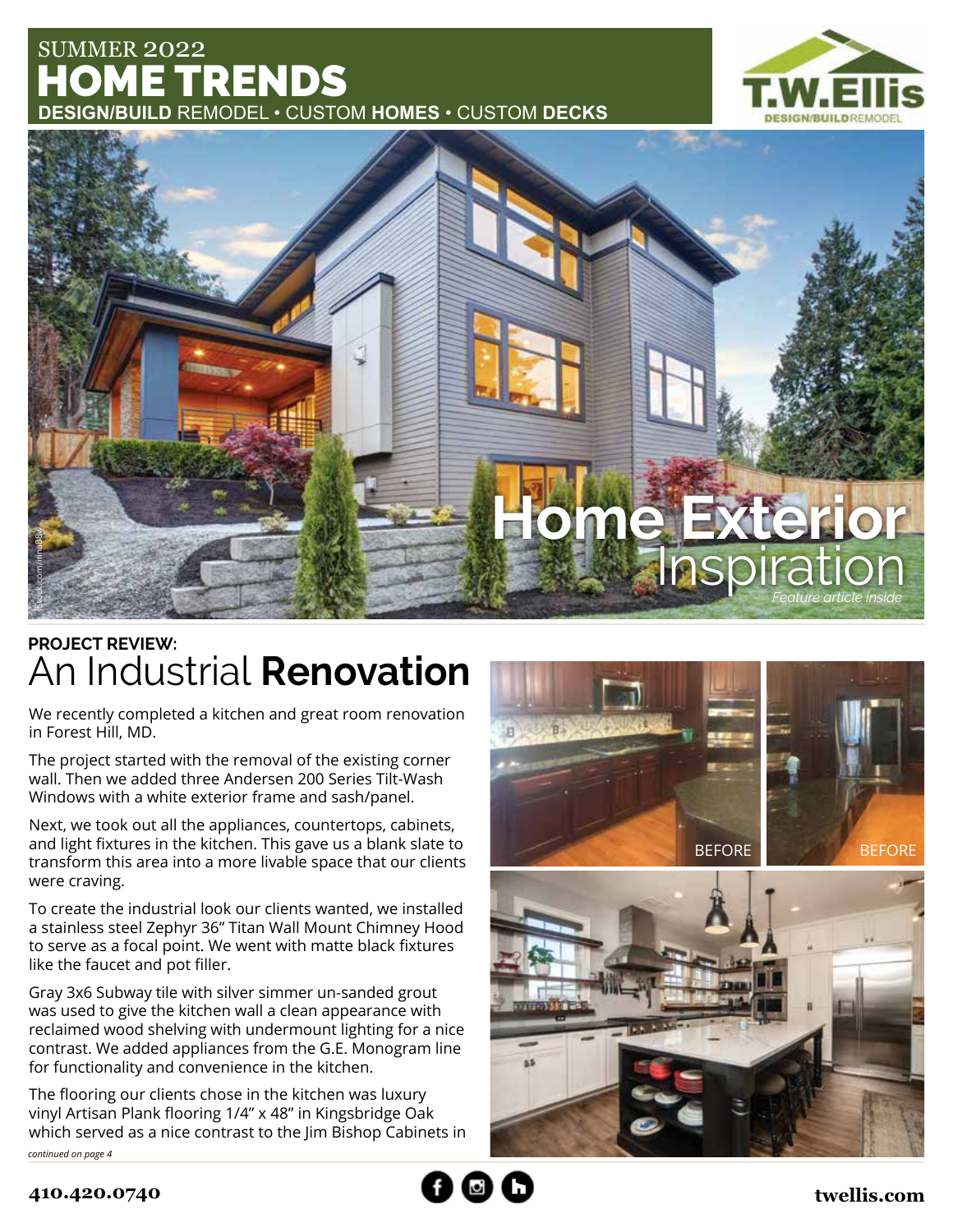# **Home Exterior Inspiration**

When thinking about remodeling their homes, most people think about the interior. But the exterior of a home is just as important. It creates curb appeal and, more importantly, protects your home from the elements.

If your home's exterior needs refresh, here are some ideas to get the look you want:



#### **Farmhouse**

**Paint:** Farmhouses are known for having white or gray exterior paint. They tend to also have board and batten siding, which look elegant and add character.

**Roof:** A dark shingled or metal roof will contrast nicely with the light exterior paint and give you the farmhouse look you're going for.

**Front Door:** The front door on a farmhouse can be a large wooden door with lots of intricate details or a smaller door painted an unexpected color.



### **Craftsman**

**Paint:** Think Earth tones when creating a craftsman exterior. Greens, greys, and browns are a great place to start.

**Front Door:** You'll want to install a front door with glass panes on the top third. This will give the home more character and make a great first impression.

**Windows:** Consider thick trim around your window to get the Craftsman look. Use white or off-white to make the trim stand out against the paint. The windows themselves should be double-hung with four or six rectangular grids.



### **Mediterranean Style**

**Paint:** Bright white paint is the best way to make the home look like something from the Greek Islands.

**Landscaping:** Simple landscaping combined with bright flowers, like bougainvilleas, is a must-have for creating a Mediterranean-style exterior.

**Roof:** You need to have a tile roof in red or terra cotta to capture the Mediterranean style.

**Front Door:** You have options when it comes to the front door. You can go with the bright blue that is known for being used in Greek homes. You could also opt for a large, intricate wooden door that is more reflective of the Spanish-style Mediterranean.



### **Modern**

**Roof:** Modern-style homes have flat, dark metal roofs, creating sleek lines and contrasting with the rest of the home's exterior.

**Lighting:** The exterior lighting on a modern home is unique. Look for long, rectangular-shaped light fixtures. These fixtures will give the house a nice glow at night while still looking chic.

**Windows:** For a modern style exterior. The bigger the windows, the better. Aluminum windows are a popular choice for a modern style home since they offer even sightlines and slim profiles, which is needed for a modern style home.

Which style would be best for your house? Let's discuss your home's exterior and how to bring it to life.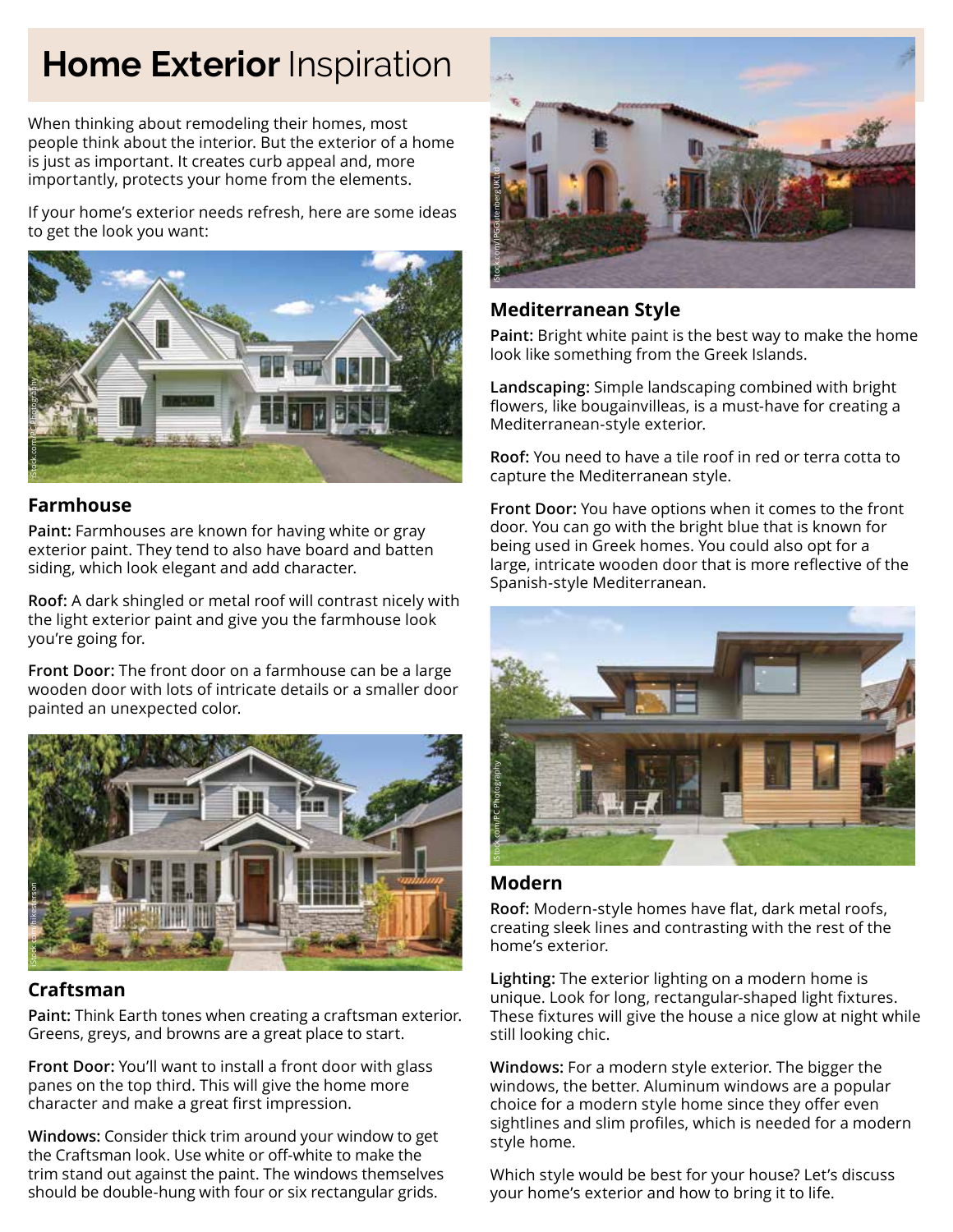# **Make a Colorful Statement** with Your Home's Exterior

Unique and bold exterior color combinations are all the rage right now. They give your home personality while staying up to date on trends.

Want to make your home stand out in a tasteful way that won't make the neighbors roll their eyes every time they pass your home? We've got some ideas to help you do just that!

## **Get Earthy**

Earth tones are extremely popular for exterior colors. We like dark forest greens with tan or brown accents. We like to mix up wood siding with natural stone elements to really make the contrast pop.

Natural stone siding looks great and lasts longer than many other types of siding. The bonus is that it can increase your home's value.





## **Brighten Up**

If you have a craftsman-style home, this trend is for you. A bright white trim against a bright color paint will make your home stand out from all the others. Bright blue, green, or yellow will give the home a unique look while still looking tasteful.

Add some colorful flowers around the home, and you'll have a home that looks like it's out of a storybook.

## **Get an Eye-Catching Front Door**

It doesn't matter if your home is beige, brown, white, or hot pink; having a bold front door will draw in the eye and set the tone for the rest of your home.

We really like the look of a light gray home with a dark black or blue front door because it makes the house look elegant and inviting. But, there aren't any rules when it comes to color schemes for your front door. Red, green, or even yellow front doors can make a bold statement.

So, what color will you be painting your home? The bolder, the better! Give us a call, we would love to help.

# **What's the Best Siding**  for Your Home?

Sprucing up your home's exterior is a great spring and summertime project. Let's look at some options for exterior products.

There are quite a few options when it comes to exterior siding. Each type can create an entirely different look for your home.

### **Here are a few favorites:**

## **Vinyl**

It isn't what it used to be. Today's vinyl siding has a natural look to it – you'd never know unless you were up close – and it's super low-maintenance.

### **Wood**

Nothing beats natural wood siding, and it comes in all colors and styles. But you have to love it. With the proper maintenance, it can last up to 100 years!



## **Fiber Cement Planks**

This is fast becoming the most popular siding choice, and for good reason. It has the look and feel of natural wood, but it never needs painting. It's not inexpensive, but it will last forever.

### **Stone & Brick Veneer**

Whether used as an accent or for the entire exterior, stone & brick are durable, low-maintenance, and will never go out of style.